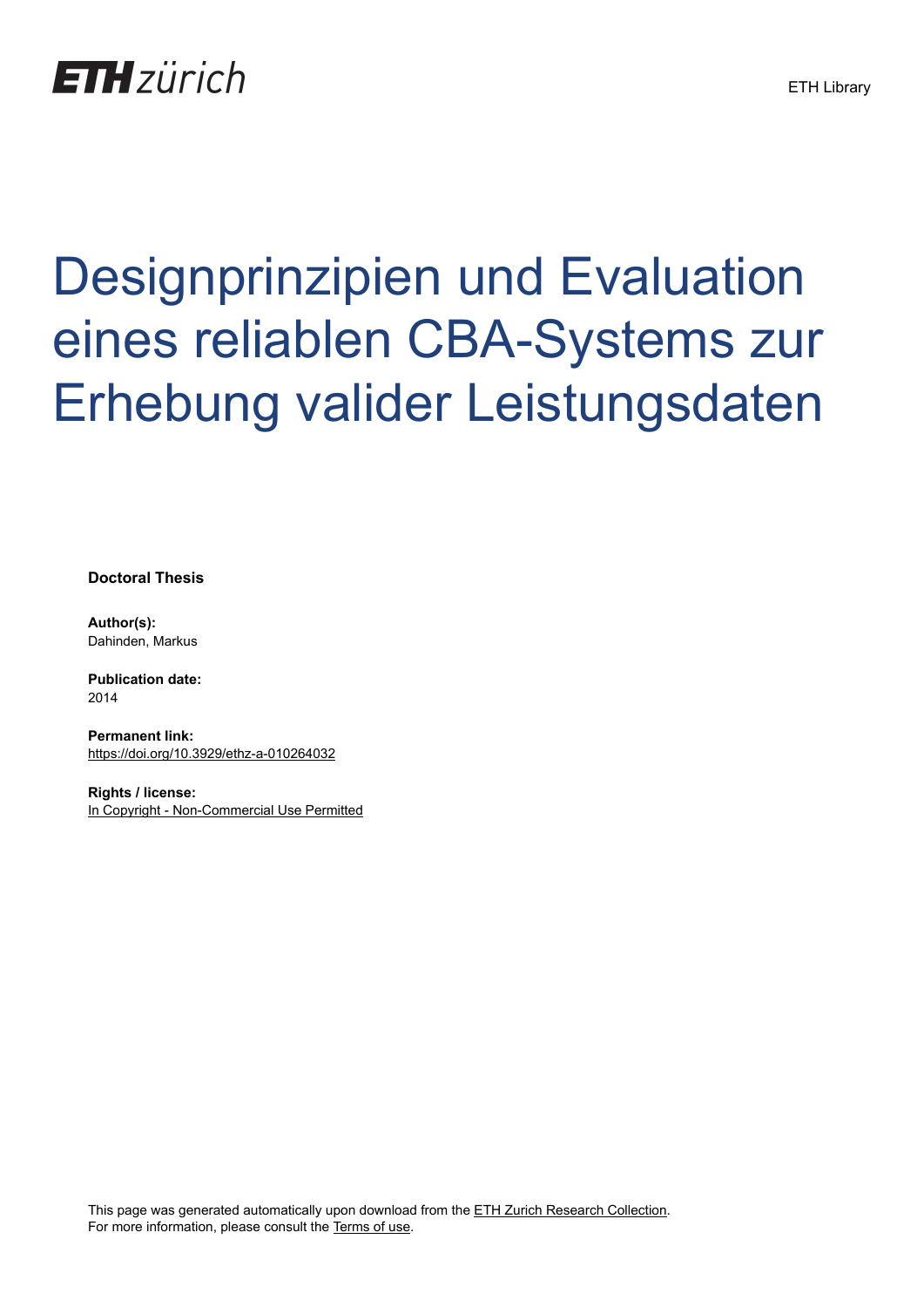DISS. ETH Nr. 22074

## **Designprinzipien und Evaluation eines reliablen CBA-Systems zur Erhebung valider Leistungsdaten**

Abhandlung zur Erlangung des Titels

DOKTOR DER WISSENSCHAFTEN der ETH Zürich

(Dr. sc. ETH Zürich)

vorgelegt von

MARKUS DAHINDEN

MSc in Bioinformatik, Universität Lausanne und Genf MSc in Biologie mit Schwerpunkt Mikrobiologie, Universität Bern

geboren am 14.05.1975

von Luzern

angenommen auf Antrag von

Prof. Dr. Juraj Hromkovic, Referent Prof. em. Dr. Hans Hinterberger, Koreferent Prof. Dr. Ulrik Schroeder, Koreferent

2014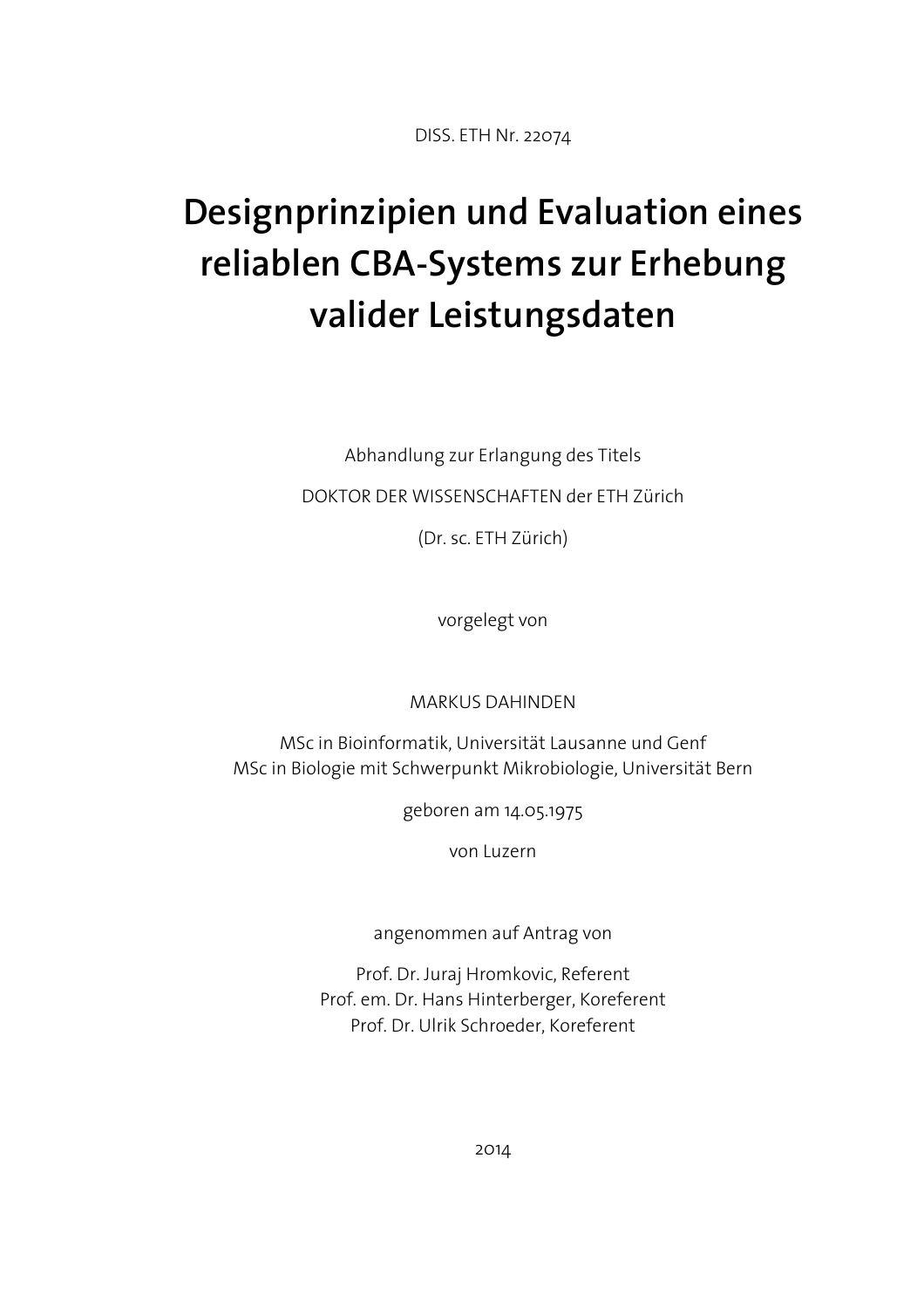## **Zusammenfassung**

Das Messen von Kompetenzen stellt in der Hochschullehre eine Herausforderung dar: Einerseits ist die Formulierung von kompetenzorientierten Fragestellungen für Dozierende eine komplexe Aufgabe, andererseits verursachen die grossen Kohorten von Studierenden einen beträchtlichen Korrekturaufwand, welcher die beteiligten Experten oft tagelang beschäftigt. Durch den Einsatz eines Computer-basierten Systems kann die Entwicklung von Aufgabenstellungen durch Prozesssteuerung optimiert und der Korrekturaufwand erheblich reduziert werden.

Die vorliegende Dissertation hat zum Ziel, die Grundlagen für die nachhaltige Integration von Computer-basierten Leistungskontrollen (CBA) in der Hochschullehre zu schaffen. Dazu sind zwei Prämissen nötig: Erstens muss das System sicher sein, das heisst auch in heterogenen Systemumgebungen verlässliche und belegbare Resultate liefern. Zweitens müssen die entwickelten Fragestellungen die kognitiven Leistungen der Studierenden zuverlässig messen.

Um die Sicherheit der aktuell eingesetzten Systeme abschätzen zu können, wurden deren Funktionsweisen analysiert und potentielle Sicherheitsrisiken einer Risikoanalyse unterzogen. Dabei hat sich herausgestellt, dass die Systeme einerseits anfällig auf Netzwerkausfälle oder Überlastungen der Infrastruktur sind, andererseits nur rudimentäre technische Möglichkeiten bieten, um den rechtserheblichen Sachverhalt der Prüfungen zweifelsfrei feststellen zu können. Dies ist insofern kritisch, als dass der Wegfall eines physischen Prüfungsdokuments ein Paradigmenwechsel bei Prüfungsverfahren darstellt. Aufbauend auf den Erkenntnissen der Sicherheitsanalyse wurden deshalb fünf Designprinzipien für sichere CBA-Systeme ausgearbeitet. Diese verlangen unter anderem den Einsatz von digitalen Signaturen und Laufnummern für den Nachweis der Vollständigkeit der Resultate sowie eine Teilautonomie einzelner Komponenten des Prüfungssystems. Auf der Basis dieser Designprinzipien wurde mit der Sioux-Prüfungssuite ein *proof-of-concept* implementiert und in der Praxis mit unterschiedlichen Studierendenzahlen in sowohl unbenoteten Lernerfolgskontrollen als auch in summativen Schlussprüfungen evaluiert. Die Ergebnisse zeigen, dass ein auf den vorgeschlagenen Designprinzipien basierendes CBA-System die Anforderungen bezüglich eines sicheren und reliablen Systems erfüllen kann.

Zur zuverlässigen Messung der kognitiven Leistung der Studierenden wurden Fallbasierte Prüfungsfragen entwickelt. Diese münden in drei unterschiedlichen Fragetypen, welche sich automatisiert korrigieren lassen und somit für den Einsatz in CBA-Systemen geeignet sind. Um die Qualität dieser Fragen empirisch festzustellen, wurden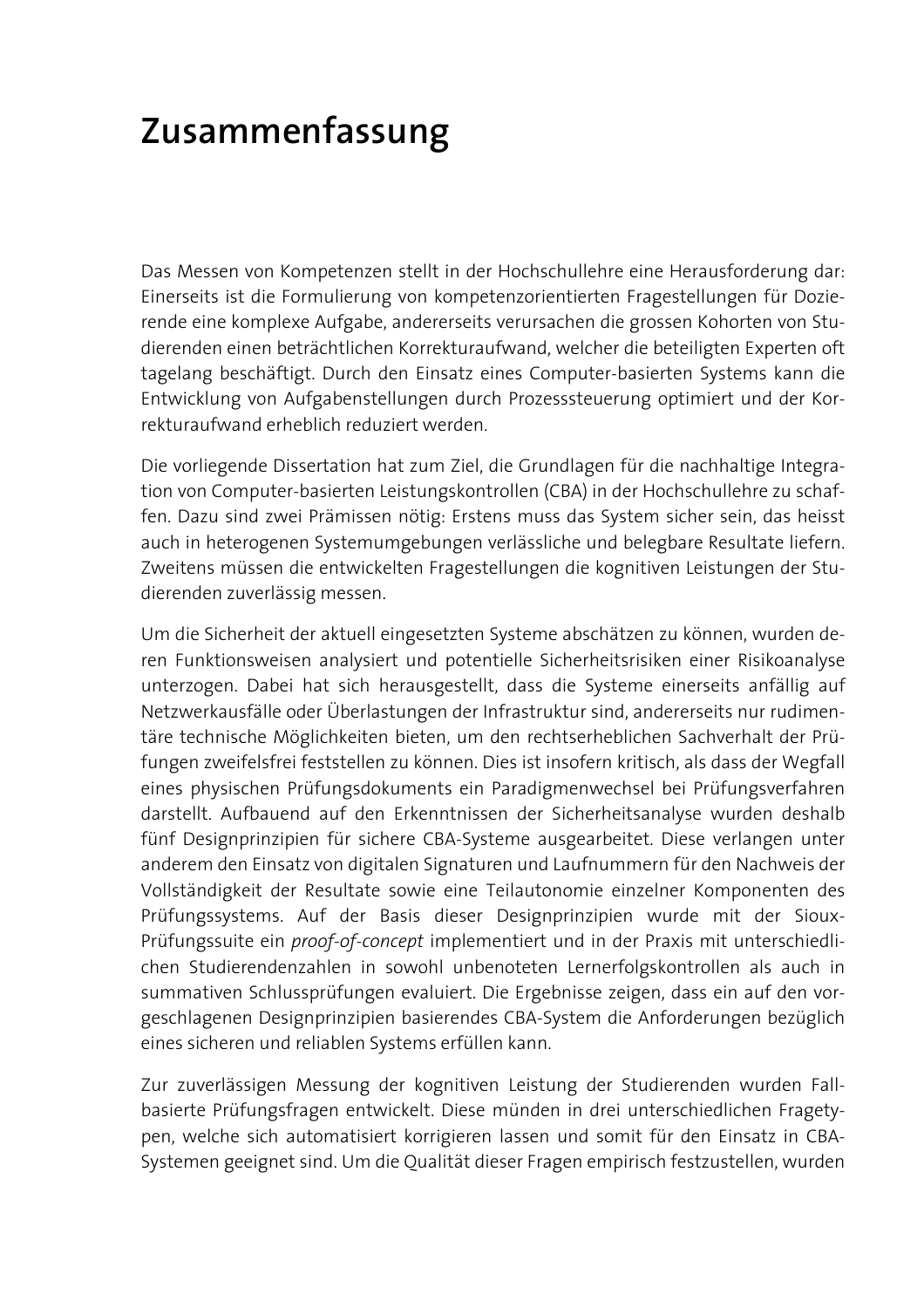sie mittels eines in dieser Arbeit vorgestellten Entwicklungsmodells evaluiert. Dabei wurden sowohl die interne Konsistenz als auch die Gültigkeit der Resultate mittels Aussenkriterien ermittelt. Diese Analysen zeigen, dass durch den Einsatz von Fallbasierten Prüfungsfragen kompetenzorientierte, valide Leistungsmessungen möglich sind.

Mit dieser Arbeit ist die Grundlage zu einer zuverlässigen, automatisierten Erhebung valider Leistungsdaten geschaffen worden. Diese Daten werden primär für die Notengebung verwendet. Sie sind aber auch hilfreich, um mit individualisiertem Feedback die Lernaktivitäten zu fördern. Im Abschluss dieser Arbeit wurde untersucht, welches Potential zur Unterrichtsentwicklung in der Analyse der Leistungsdaten steckt. Dazu wurden die Leistungsdaten in die im Unterricht ermittelten Prozessdaten wie beispielsweise Umfrageresultate, Studierendenbeurteilungen durch Experten oder Selbstbeurteilungen integriert und auf der Basis der Leistungsdaten gruppiert. Die Ergebnisse der vorliegenden Arbeit zeigen, dass diese lehrbezogenen Daten neben der retrospektiven Analyse auch prospektive Aussagen über individuelle Lernfortschritte erlauben. Dadurch wird es möglich, die Ursache und Wirkung von Lehrbemühungen unmittelbarer zu ermitteln und so beispielsweise den Zusammenhang zwischen Feedback, Selbsteinschätzung und Motivation zu untersuchen.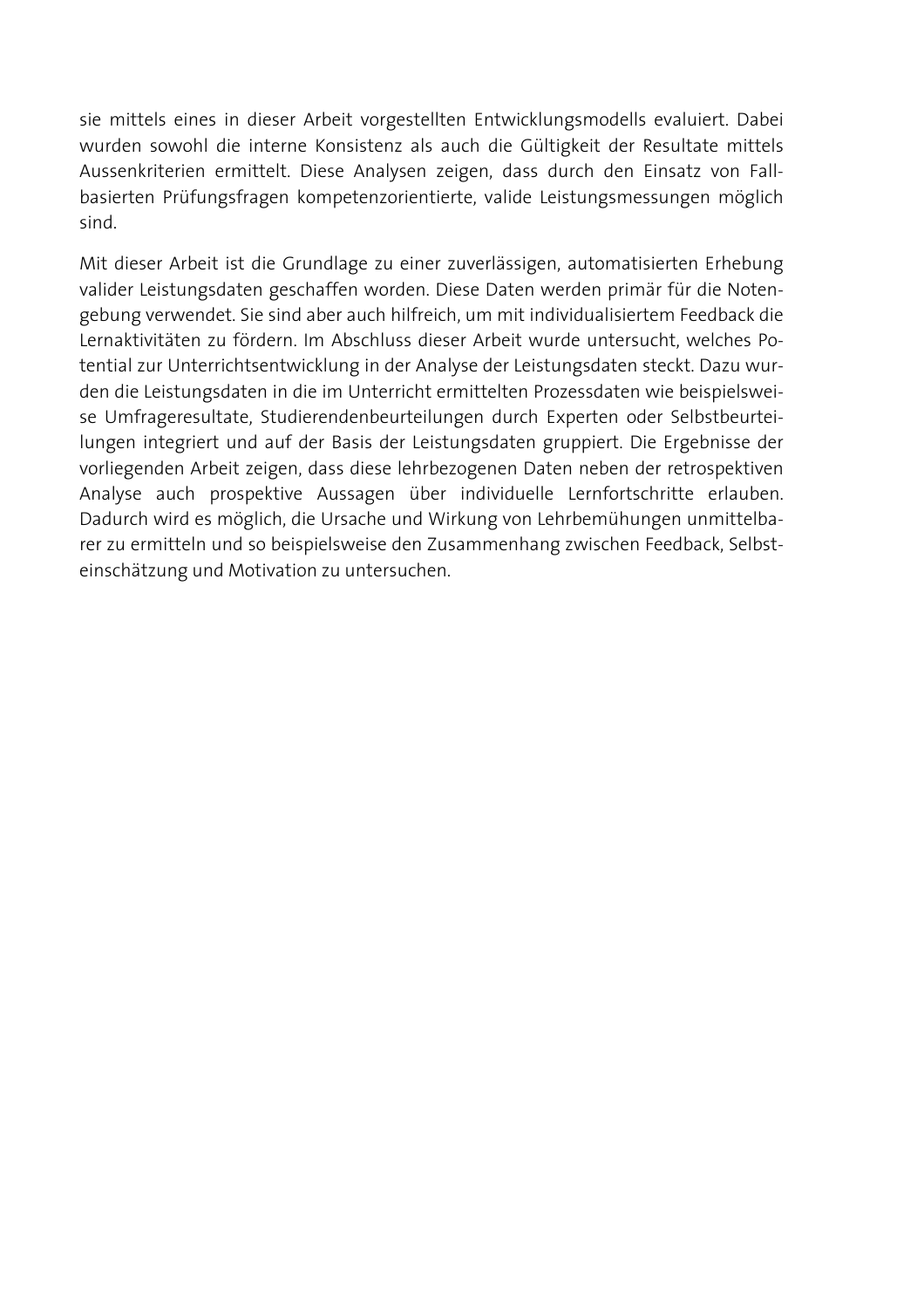## **Summary**

Measuring competences in higher education is challenging: on the one hand, it can be difficult for lecturers to formulate competence-oriented exam questions; on the other hand, the evaluation of exams can require a lot of time and can often absorb lecturers for days. With the utilization of a computer-based system, the development of exam questions can be optimised through process management and the time spent on evaluating exams can be reduced significantly.

The aim of this dissertation is to create the basis for a sustainable integration of computer-based assessment (CBA) in higher education. This is based on two prerequisites: First, the system has to be secure. It has to deliver reliable and provable exam results even in heterogeneous system environments. Second, the designed exam questions need to validly measure the cognitive performance of the students.

To examine the security of existing systems, the operating modes of those systems were analysed and the potential risks were subjected to risk analysis. The results show that the systems are error prone due to data network failure or overload of the infrastructure. Additionally, the existing systems have only rudimentary technical features to determine the legal facts of the case of the exams. This is critical in the sense that eliminating a physical exam document from the exam process constitutes a shift of paradigm in this process. Based on the findings from the risk analysis, five design principles for secure CBA-systems were developed. These include the use of digital signatures and sequence numbers to verify the integrity of the results. Furthermore the partial autonomy of individual components of the exam system is required. Based on these design principles, the Sioux exam suite has been implemented as a proof of concept. It has been evaluated in practice with a varying amount of students in both formative evaluations of training success and through graded summative exams. The results show that a CBA-system built on these design principles complies with the requirements of a secure and reliable system.

Case-based exam questions were developed to validly measure the cognitive achievement of the studies. They are based on three different types of questions, which can be corrected automatically and are therefore suitable for CBA-systems. To prove empirically the quality of those questions, a development model was created, which is presented in this thesis. Both the internal consistency and the validity of the exam results have been evaluated using external criteria. This analysis shows that competence-oriented and valid measurements are possible with case-based exam questions.